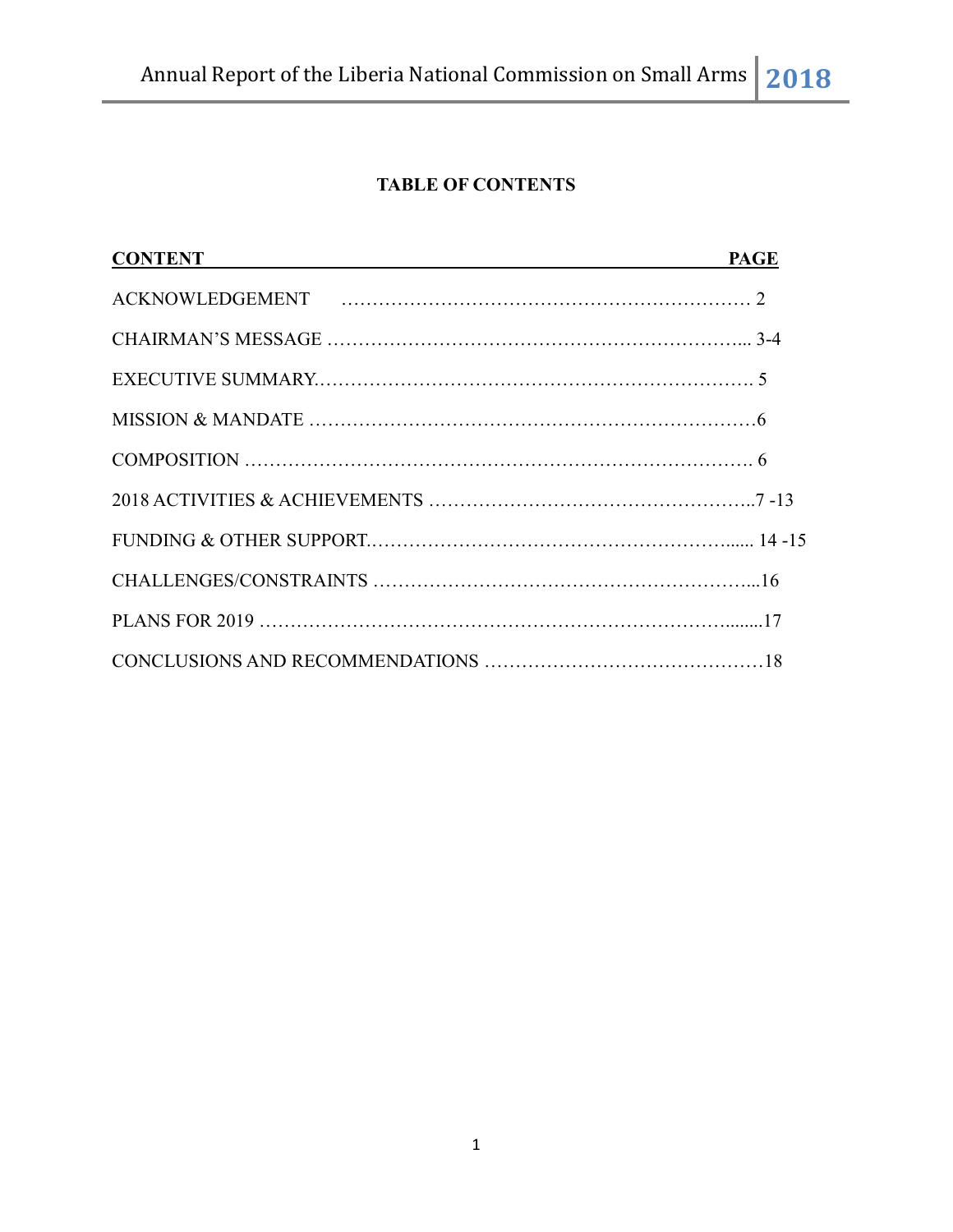## **ACKNOWLEDGEMENT**

The Liberia National Commission on Small Arms (LiNCSA) wishes to thank all those who contributed to its work during the year 2018. We extend profound thanks and appreciation to His Excellency Ambassador Dr. George Manneh Weah for his leadership and commitment to the fight against the proliferation of illicit small arms and light weapons in and across the borders of Liberia. LiNCSA would also like to thank the Office of the National Security Advisor, the leadership of the Defense and Security Committees of both Houses of the National Legislature, the Liberia National Police, the Armed Forces of Liberia, the Ministry of Defense, the National Security Agency, the Liberia National Drugs Enforcement Agency, Liberia Immigration Services, Executive Protection Service and all other security institutions for the cooperation and collaboration in the implementation of its functions and mandate. The Commission also appreciates the continual collaboration and partnership with the Liberia Action Network on Small Arms, a local consortium of civil society organizations working in the area of arms control and related issues.

Special thanks also to the following international and regional organizations: the ECOWAS Commission for its support towards a number of activities such as: trainings, workshops and conferences - both local and international; the European Union for funding the ECOWAS/EU Small Arms project, the International Committee of the Red Cross (ICRC) for their technical and financial support to consultations on the draft Arms Trade Treaty Act, the Geneva and Kampala Conventions Acts, the United Nations Development Program (UNDP) for being a reliable partner over the years. Also, appreciation goes to the Arms Trade Treaty Secretariat (ATT) in Geneva for funding the project to support the ATT implementation in Liberia.

The Commission is grateful to the British Government through its Embassy in Monrovia for the continual support to its work and most recently for funding a project to support Physical Security and Stockpile Management (PSSM) activities in Liberia.

Finally, the Commission extends thanks to all stakeholders from various government ministries and agencies, the civil society, community-based organizations, local County leaderships, Traditional leaders and border communities for their commitment to fight the illicit proliferation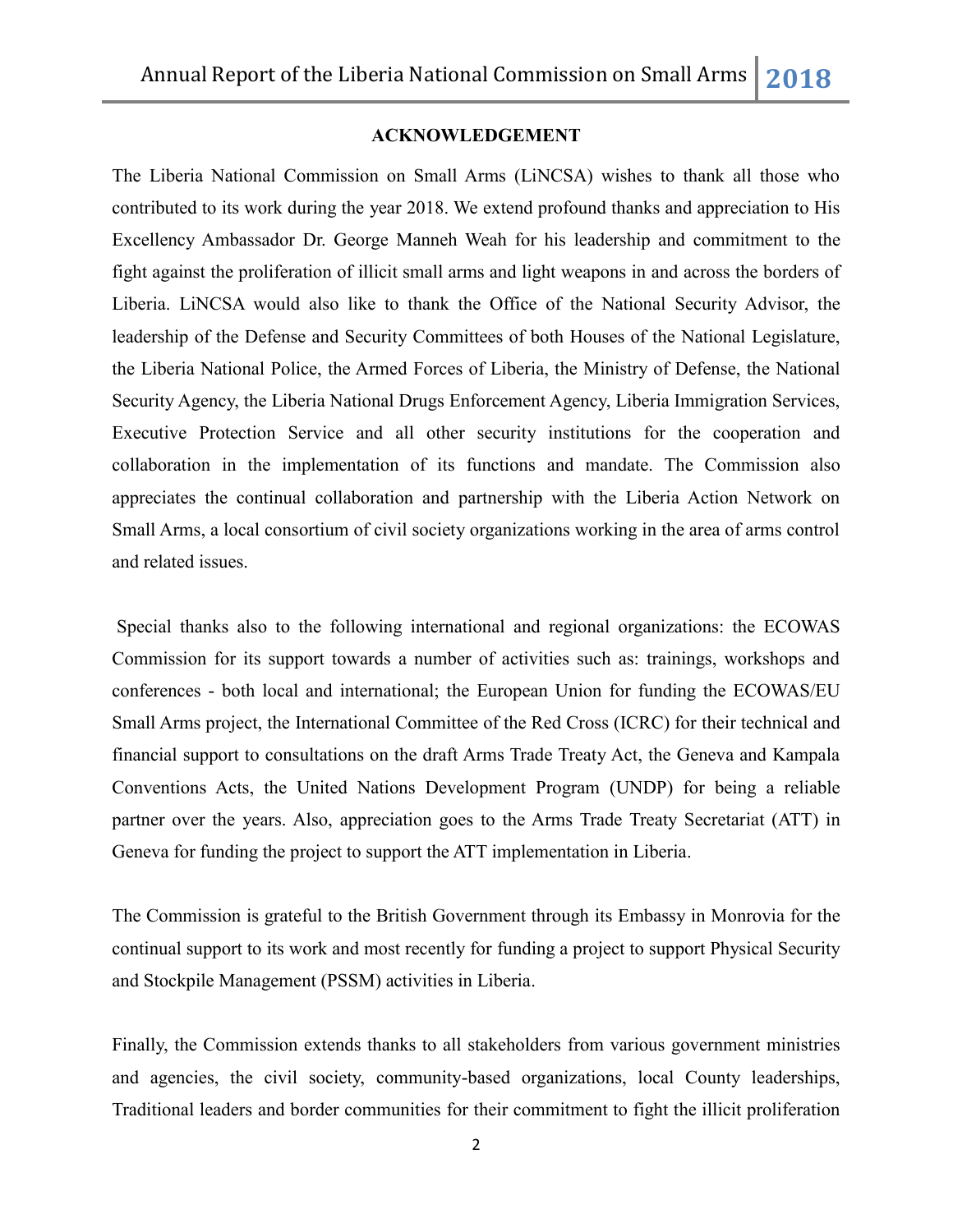of small arms and light weapons in Liberia.

#### **CHAIRMAN'S MESSAGE**

As newly appointed Chairperson of the Liberia National Commission on Small Arms (LiNCSA), we would like to begin our message by thanking H.E. Ambassador Dr. George Manneh Weah, President of the Republic of Liberia for the confidence reposed in us to steer the affairs of the Commission during this very critical time in our country"s history. As we recount activities carried out during the year 2018 and also since the establishment of the Commission, we can"t complete this message without acknowledging our predecessors, Commissioners and all the staff who worked so tirelessly to ensure that the Commission's mandate and functions were carried out over these years.

Particularly, we want to acknowledge the work and commitment of Senator Conmany B. Wesseh who was the founding Chairperson of the Commission and steered its affairs from 2006 to 2012. Under his leadership, the Act establishing the Commission was drafted and formally passed into law by the Legislature in 2012. During this time, we must note that several actions were taken including the ratification of the ECOWAS Convention in 2006 and the Arms Trade Treaty in 2012, the drafting of the Liberia Firearms & Ammunition Control Act as well as the training of a team of local experts in the control of small arms and light weapons among others which set the stage for effective small arms and light weapons control in Liberia.

Similar acknowledgement also goes to Hon. James M. Fromayan who steered the affairs of the Commission from 2013 to September, 2018 when his five years" tenure expired. During his tenure, the Liberia Firearms and Ammunition Control Act of 2015 was formally enacted into law as well as the marking and recording of 95% of state owned arms in line with international standards among other initiatives.

As we acknowledge the many accomplishments of the Commission, we are also prepared to improve on whatever shortcoming there was, we look forward to the future with immense optimism on this new task that we are delegated. We take over this task with our experience as a trained and highly skilled Military Management professional with broad understanding of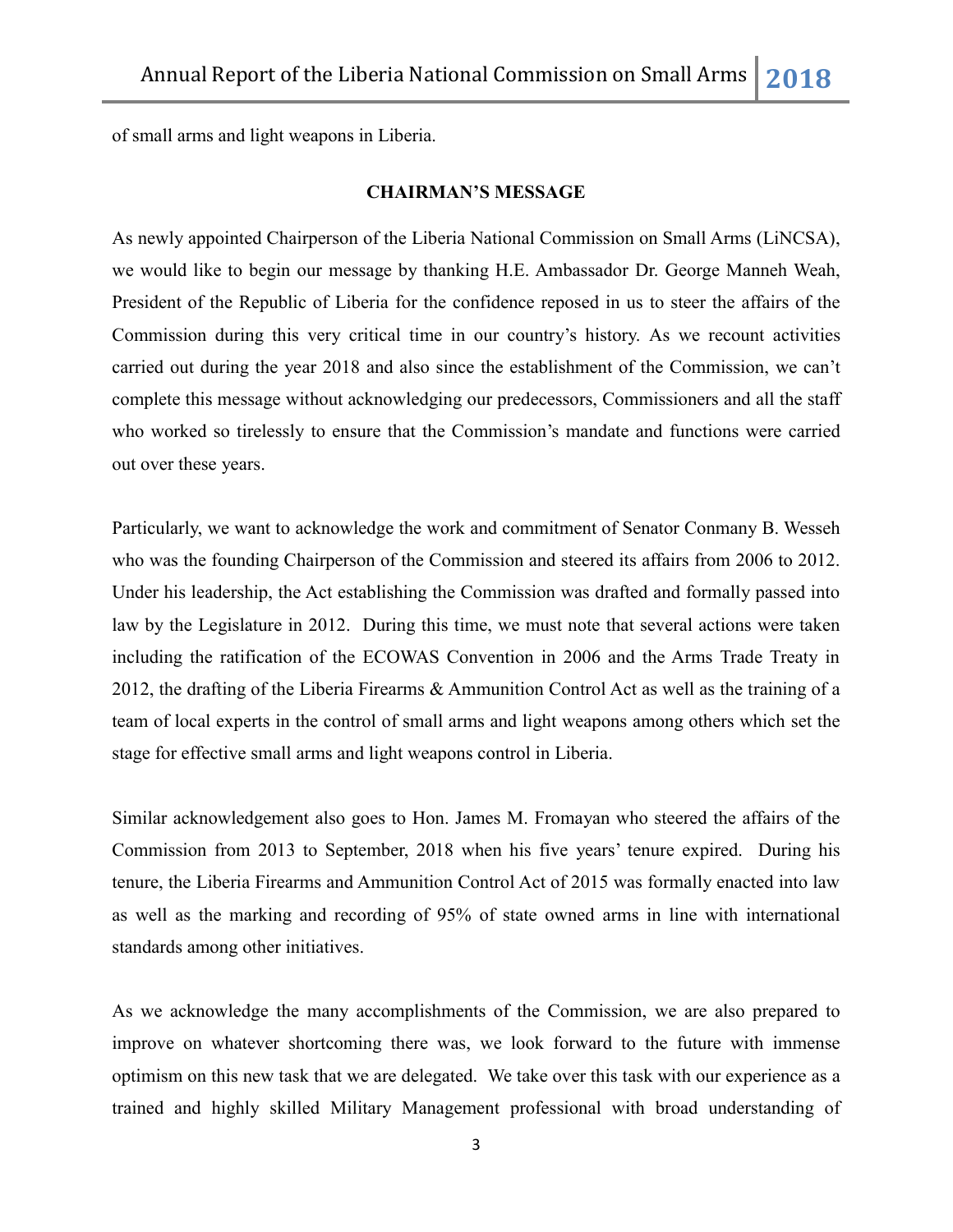Military leadership as well as extensive knowledge in weapons management. We bring to the Commission new commitments and plans including to effect the decentralization plans in 15 counties in line with the Government decentralization policy and the Pro Poor Agenda for Prosperity and Development specific reference to Pillar Three (Sustaining the Peace). Under our leadership, we commit to fully implementing the Firearms Act and its Regulations which includes: registration and recording of the traditional single barrel guns used for hunting across the country, licensing of arms brokers as well as establish armories inspection teams and a joint security Task Force to alert and arrest any arms misuse situations in the country.

Finally, we wish to extend thanks and appreciation to the two other Commissioners and to all the staff members of the Technical Secretariat for their commitment to serve "mama Liberia". We are confident that the same momentum will be sustained during the course of 2019 and beyond with commitment and coordination through team work. Similar thanks and appreciation goes to the membership of the Commission and to our partners including the ATT Secretariat, EU, MRU, ECOWAS, UNDP, ICRC, and the British Government for the continual support to our work. We wish everyone a Happy New Year full with renewed commitments to fight the proliferation of illicit small arms and light weapons and sustain the hard earned peace in Liberia.

Marvin M. Sarkor **CHAIRMAN**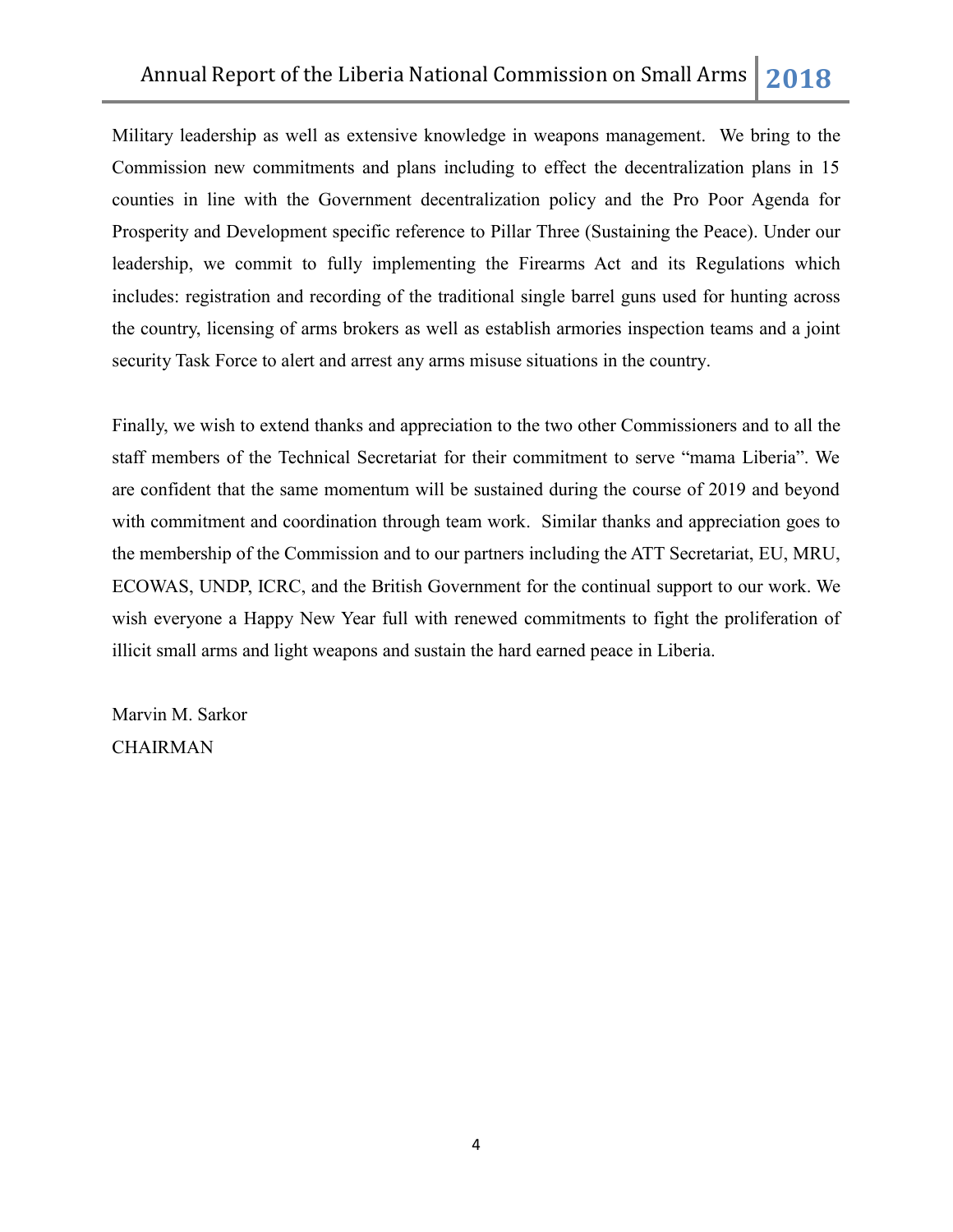#### **I. EXECUTIVE SUMMARY**

In compliance with Chapter 3, Section 1 of the Act creating the Commission, this Annual Report provides a detailed account of the activities and programs covering the period, January thru December 2018. The report catalogues the achievements of the Commission during said period as well as the challenges encountered in the full execution of its mandate. This report also highlights some of the key programs/activities the Commission intends to undertake during the course of the coming year 2019.

The Liberia National Commission on Small Arms (LiNCSA) was established in 2006 by the Government of Liberia and formally enacted in 2012 by the Legislature with the general mandate to formulate policies and ensure the implementation of policies and measures to control the proliferation of illicit small arms and light weapons within and across the borders of Liberia. The Commission has over the reporting period made significant strides in ensuring that the necessary policies and regulatory frameworks for the effective control of small arms and light weapons are developed and implemented. Some of these regulatory frameworks include Standard Operating Procedures (SOPs) on inspection of firearms, the ECOWAS Exemption Procedures, marking, tracing and recording of firearms among others. Also during this period several projects were implemented by the Commission in Collaboration with its partners including (I) the British Government funded Project to support Physical Security & Stockpile Management (PSSM) Activities in Liberia, (II) support to the Arms Trade Treaty (ATT) implementation funded by the ATT Voluntary Trust Fund and the ECOWAS/EU Voluntary Arms Collection for Development Pilot Project to ensure that arms are properly managed as well as to control their misuse.

In furtherance of its mandate, the Commission continued to undertake a number of initiatives during the period under review ranging from organizing and coordinating stakeholders' consultations and engagement meetings to awareness and sensitization campaigns on Small Arms and Light Weapons (SALW), facilitating specialized trainings in small arms stockpile management as well as local and international networking activities. Also during this period, the Commission experienced a transition when the former Chairperson, Hon. James M. Fromayan tenure expired and Hon. Marvin M. Sarkor was appointed by the President as Chairperson.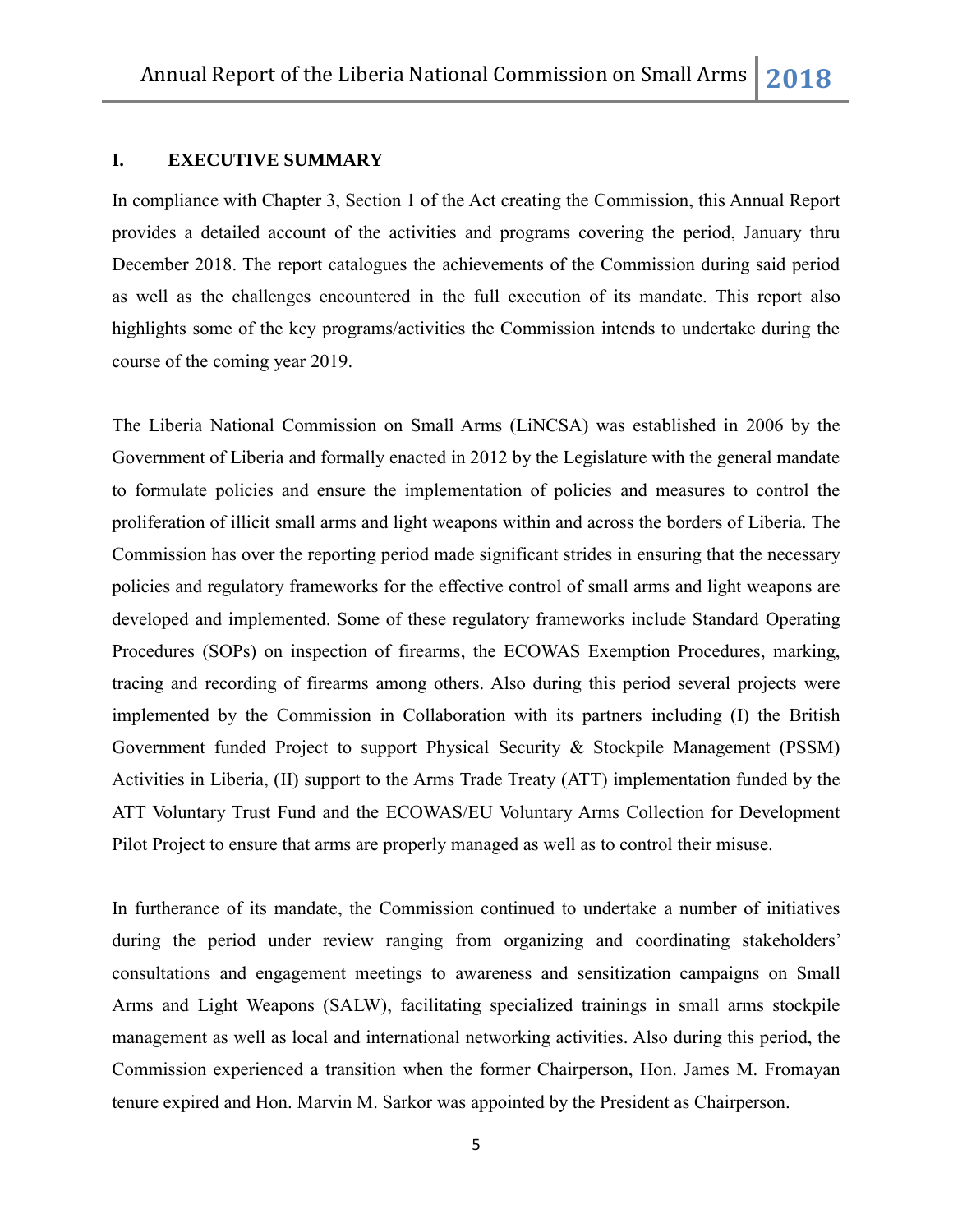# **II. MISSION AND MANDATE**

The Act creating the Commission states the general mandate of the Commission as consisting of "formulating policies and ensuring the implementation of such policies and measures aimed at addressing the problem of proliferation and illicit manufacturing, use, distribution, possession and trafficking of small arms and light weapons; and coordinating and monitoring all private and public sector efforts to prevent, combat and eradicate the proliferation and illicit trade in small arms and light weapons within and across the borders of Liberia".

## **III. COMPOSITION**

The Commission has a membership comprising representatives of government agencies and civil society organizations (please see Commission"s Act for the full listing of members). The President of Liberia also appoints three private individuals to the Commission with one of the individuals serving as chairperson and another as vice-chairperson. The day-to-day affairs of the Commission are administered by a Technical Secretariat headed by a Coordinator who is hired by the Chairperson in consultation with the members of the Commission.

The composition of the present administration of the Commission is as follows:

- 1. Hon. Marvin M. Sarkor, Chairperson
- 2. Madam Bennietta T. Jarbo, Vice Chairperson
- 3. Hon. Benoni Knuckles, Commissioner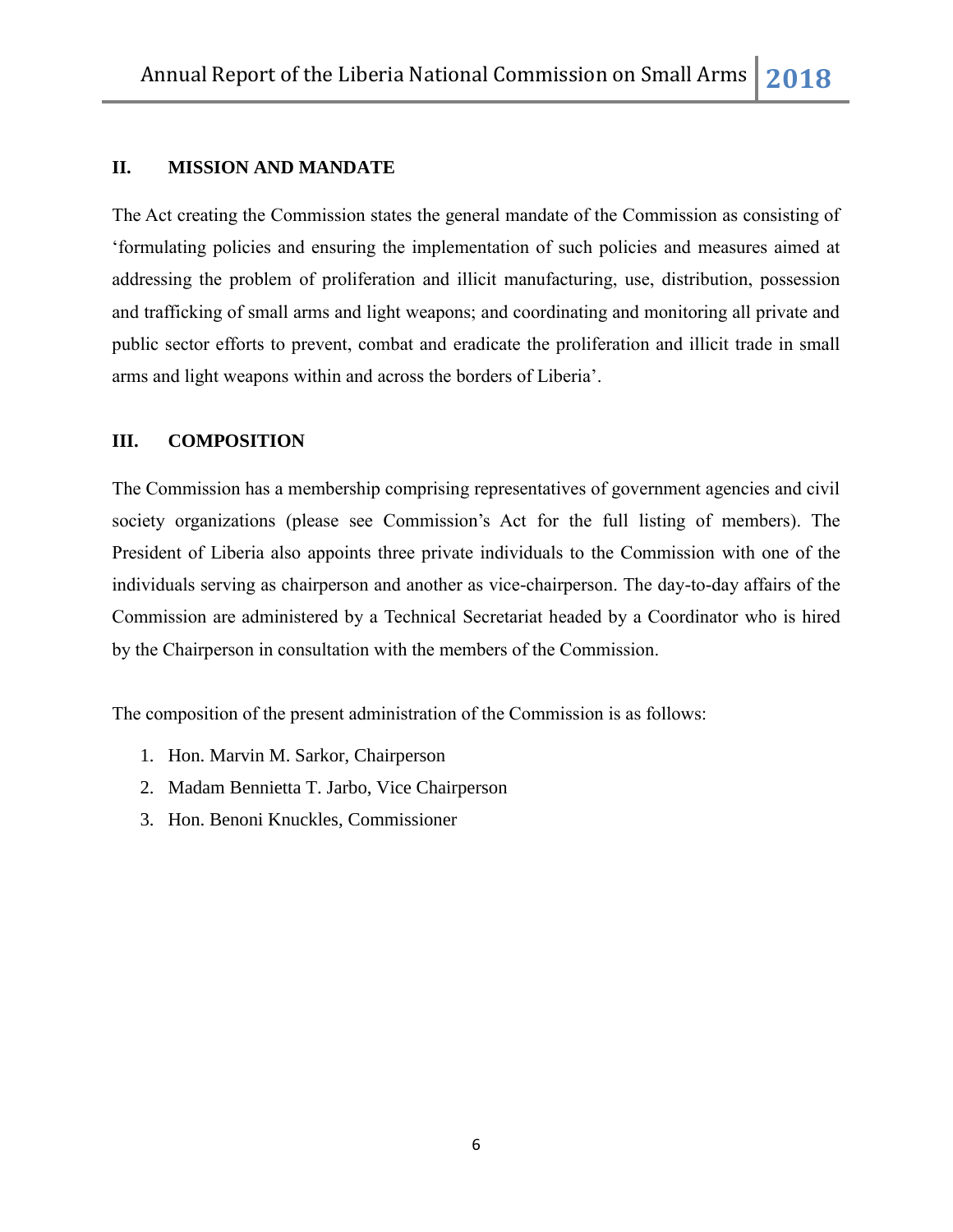## **IV. 2018 ACTIVITIES AND ACHIEVEMENTS**

Consistent with its mandate, the Commission has over the reporting period (January – December 2018) made significant strides in ensuring that the necessary policy and regulatory frameworks for the effective control of small arms and light weapons in the country are put in place and implemented as well. To this end, the Commission during the period under review undertook a number of initiatives ranging from the coordination of stakeholders consultations and engagements on arms control; the organization of series of inter-agency workshops and trainings around arms physical security and stockpile management (PSSM); to the consolidation of cooperation with a number of local, regional and international partners on arms management issues; the gathering and processing of information regarding weapons and ammunition management; and the conduct of awareness and sensitization campaigns in the fight against the proliferation of illicit small arms and light weapons.

More specifically, the Commission during the period under review has implemented the following:

## **1. Support to PSSM Activities in Liberia**

The Commission has recently completed the implementation of a British-funded project to support, "Physical Security and Stockpile Management (PSSM) Activities in Liberia." The project aimed to contribute to the sustenance of Liberia"s security and stability by addressing looming arms control issues in the country through capacity building to enhance proper management of arms stockpile and raising public awareness on issues regarding arms trafficking and the illicit circulation of SALW. The activities implemented under the project included:

- The rehabilitation of a temporary arms mobile storage facility at the Liberia National Police (LNP) Headquarters which was officially turned over to the LNP.
- The assessment of five arms storage facilities including: two armories at the LNP and Liberia Immigration Service plus three temporary storage facilities at the National Port Authority, Roberts International Airport and James Spriggs Airfield.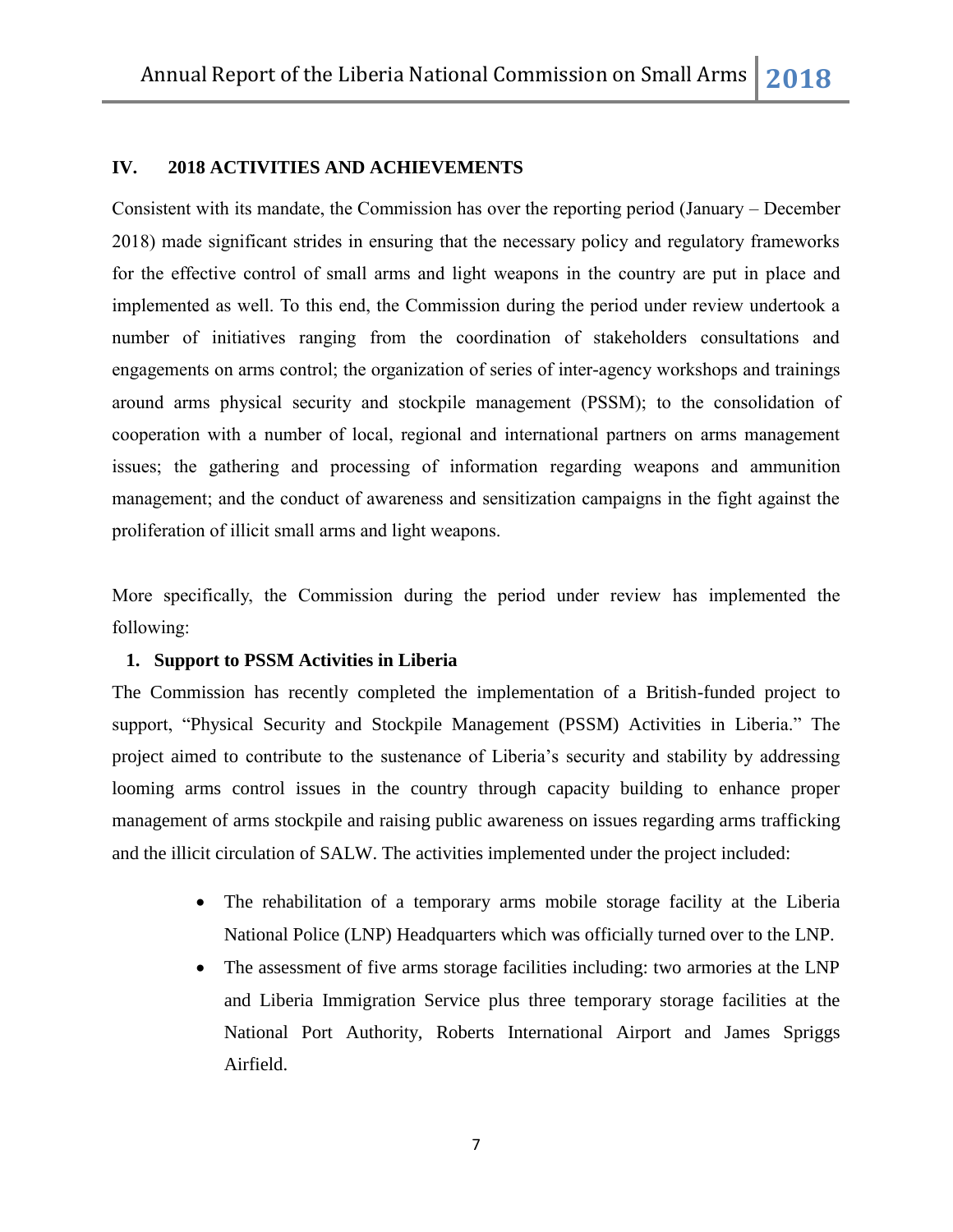- The development and validation of Standard Operating Procedures (SOP) for armories inspection.
- The conduct of awareness campaigns against the trafficking and circulation of illicit firearms in two border cities including Gbarnga, Bong County and Ganta, Nimba County.
- The training of 28 personnel of state security and related institutions comprising mainly managers of armories in Physical Security and Stockpile Management.

# **2. ECOWAS-EU Small Arms Project**

This 3-year pilot project which started in 2015 and was expected to phase out at the end of 2018 has been extended for an additional six months to enable full completion of activities as well as the planning of a new phase of the project which will run for three more years beginning 2019. The project is funded by ECOWAS/EU and implemented by the UNDP in collaboration with LiNCSA and aims to strengthen community security through:

- Voluntary arms collection in exchange for development project;
- Raising awareness of the dangers associated with the proliferation of illicit small arms;
- Strengthening the operational capacity of relevant institutions, including National Small Arms Commission (NATCOMs), to effectively manage and prevent the illicit spread of small arms including training of community leaders and security sector practitioners.

The Project is being implemented in 7 ECOWAS countries including Liberia, Sierra Leone, Guinea, Ivory Coast, Nigeria, Benin and Mali. The Liberian component is implemented in six communities in Grand Gedeh, River Gee and Maryland Counties. The project has succeeded in raising awareness on the dangers associated with illicit SALW in the three counties; trained a number of security agency personnel in small arms management; built capacity of selected civil society actors in the three target counties; strengthened LiNCSA capacity through trainings and development of administrative SOPs as well as mobilized selected communities for arms collection exercises. In response to this, the B"hai Community in Grand Gedeh County voluntarily turned over more than 300 rounds of ammunition to the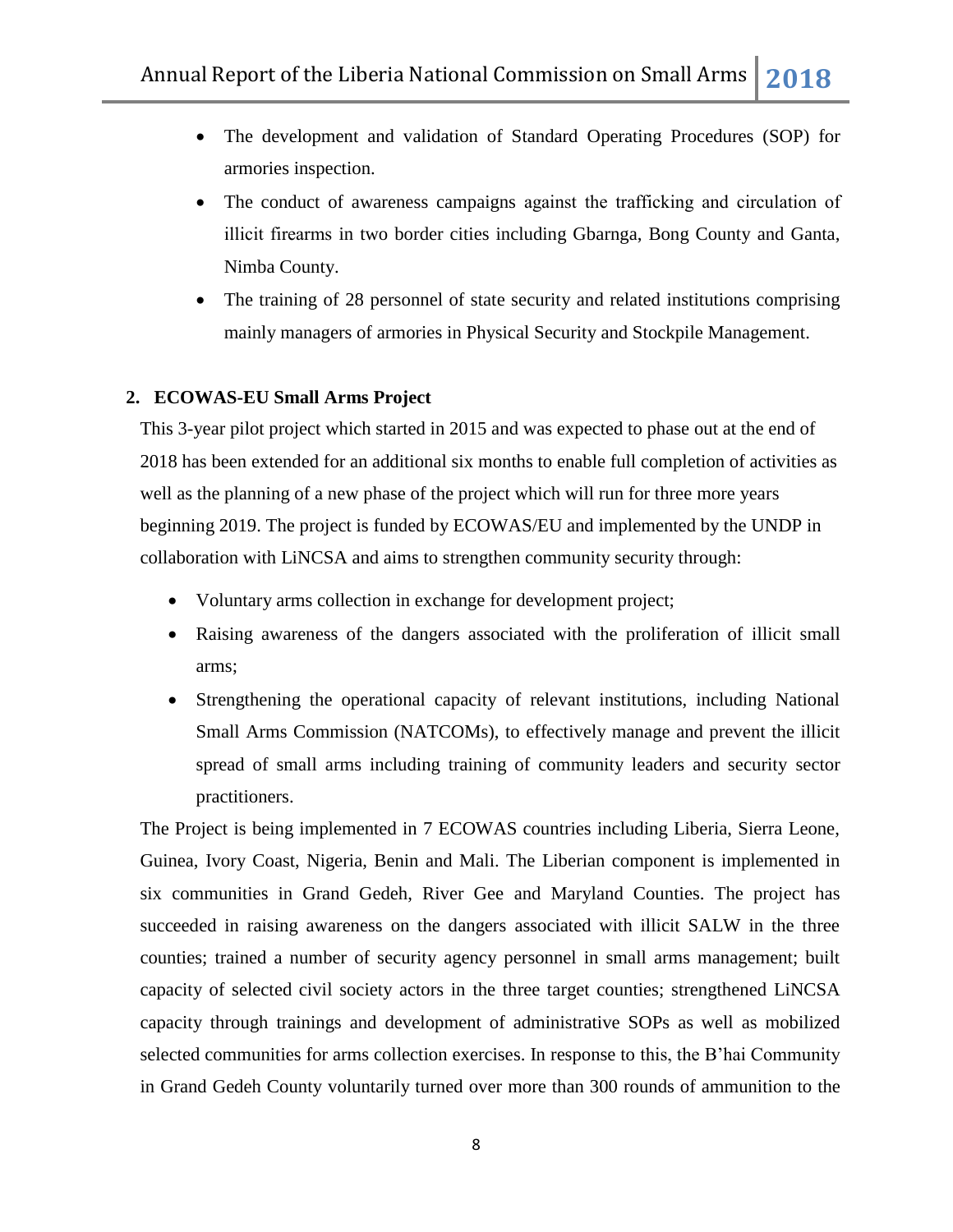project. As a result of handing over the catchment of ammunition, a community town hall was renovated by the project and turned over to the local leaders at an official ceremony.

## **3. Legal Framework/Regulations**

#### **i. Administrative Regulations to Firearms Act**

The Commission has finalized and adopted the Administrative Regulations to the Firearms and Ammunition Control Act, which mainly provides the procedures for the registration of civilian arms specifically single barrel guns and the issuance of owners' licenses. The Commission looks forward to commencing the registration of civilian arms in the coming year once the necessary logistical arrangements are put in place.

#### **ii. Standard Operating Procedures (SOPs)**

Also, during the reporting period a number of SOPs for weapons and ammunition management were developed including: Standard Operating Procedures (SOPs) on inspection of firearms, the ECOWAS Exemption Procedures, marking, tracing and recording of firearms among others.

#### **iii. International Conventions**

The Government of Liberia is a State Party to several International Humanitarian Law conventions and protocols including the Kampala and Geneva Conventions and its Additional Protocol. As signatory to these international instruments the Government is obligated to ensure the full implementation of said instruments. In accordance with such obligations, the Commission in collaboration with other relevant government ministries and agencies and the International Committee of the Red Cross (ICRC), is leading the domestication process of the Arms Trade Treaty, Geneva Convention and its Additional Protocols, and the Kampala Convention. This initiative is being implemented under the framework of the Liberia International Humanitarian Law Committee (LIHLC) Secretariat which comprises of technical and senior level officials from various government ministries. The LIHLC is chaired by the Ministry of Foreign Affairs and co-chaired by the Ministry of Justice and the Law Reform Commission while LiNCSA heads the Secretariat.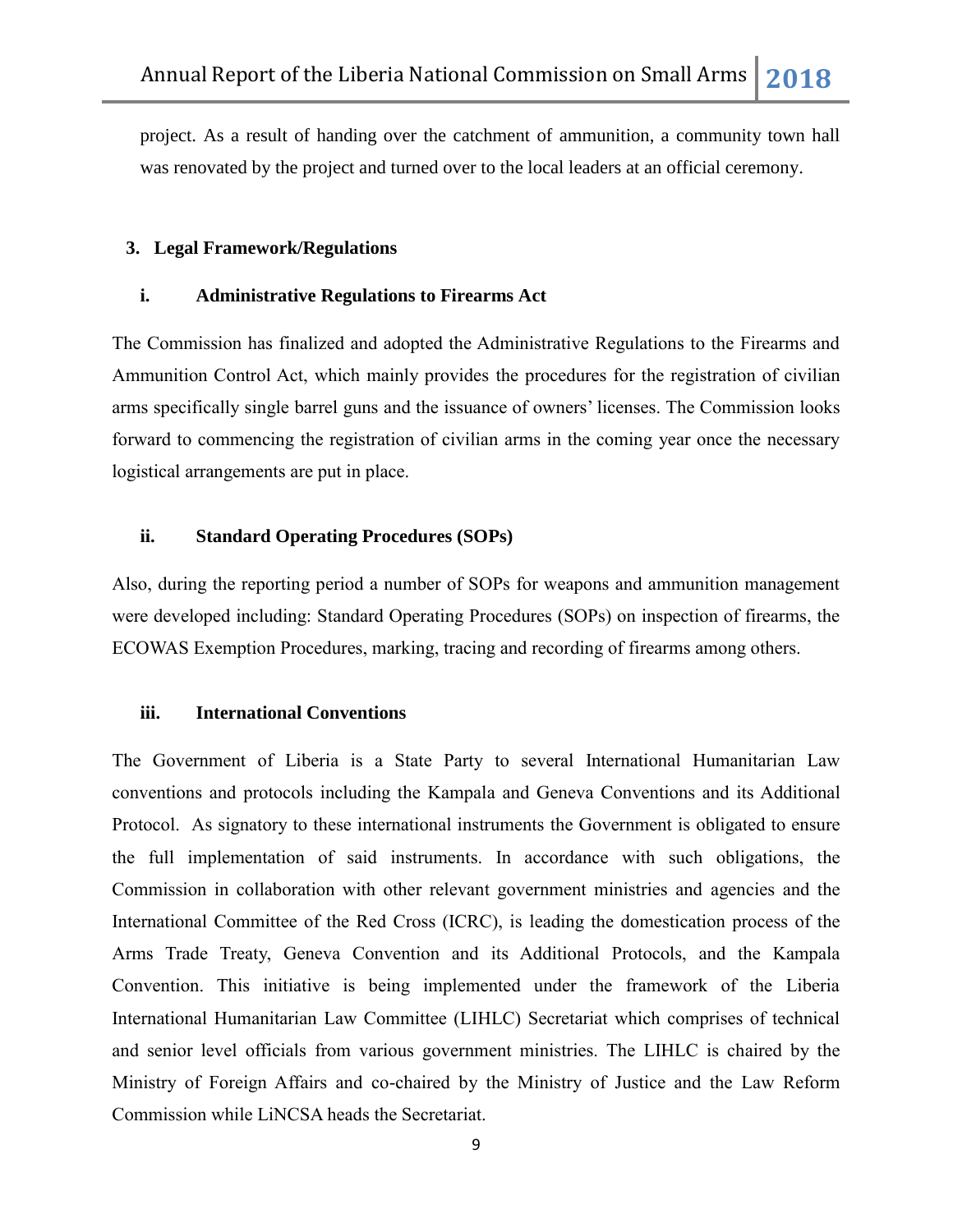## **iv. The Arms Trade Treaty (ATT)**

As a state party to the Arms Trade Treaty (ATT), Liberia through LiNCSA is presently implementing a project to domesticate the ATT which was ratified by the Legislature in 2015. The project aims to domesticate the ATT and amend the Commission Act to broaden its scope and mandate beyond small arms and light weapons to include all conventional arms. The project is being funded by the ATT Secretariat based in Geneva through its Voluntary Trust Fund (VTF). The Project which is in its concluding stage (expected to end by January 2019) is being implemented in partnership with the Liberia Action Network on Small Arms (LANSA), a consortium of civil society organizations working on issues of small arms. Plans are underway to formally submit the said draft laws to the Office of the President for onward submission to the National Legislature for enactment.

## **4. Arms Marking**

The marking of arms is mandated by the ECOWAS Convention on Small Arms and Light Weapons as one means of controlling the proliferation of illicit small arms and light weapons. The marking is intended to identify and trace state weapons in cases of theft or disappearances. With support from Government and donor partners under the UNMIL Transition Framework, the Commission was able to acquire two (2) arms marking machines which have made it possible for the Commission to jump-start the marking of state arms. To date, around 95% of state security arms have been marked and recorded.

#### **5. Inspection of State Armories**

The inspection of state armories to monitor compliance is one of the functions the Commission did inherit from UNMIL transition. After the final draw down of UNMIL, the Commission in collaboration with the Technical Committee on Arms (TCA) comprising of experts from relevant national security agencies fully took over the responsibilities to periodic inspect armories and temporary storage facilities. However, due to logistical constraints, the Commission has not been able to fully implement this activity as expected.

#### **6. IT & Data Center**

,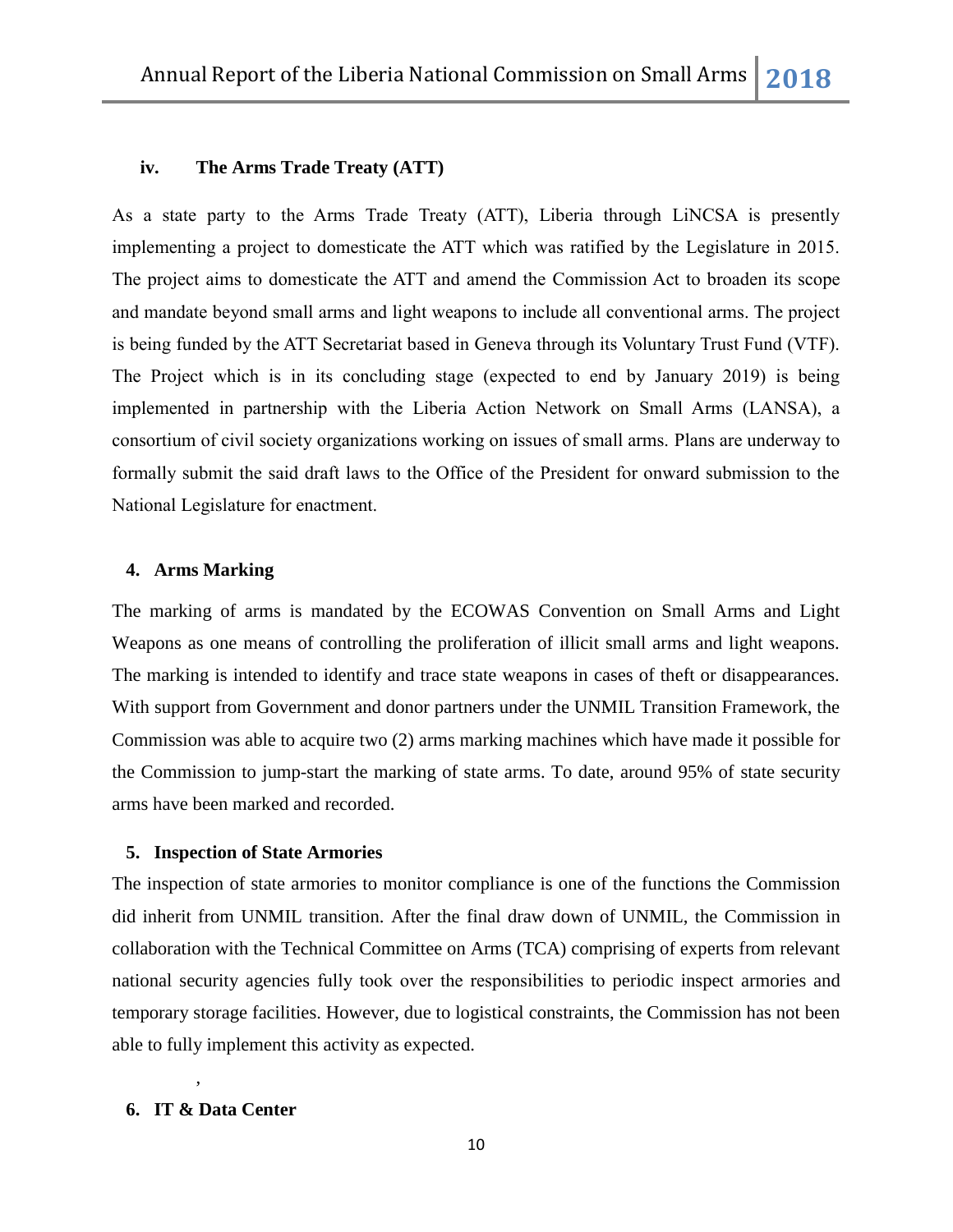The Commission is operating an IT and Data Center equipped with logistic provided by the Regional Centre on Small Arms (RECSA) under the AU-EU Small Arms Project and the GOL/UNMIL Transition Project.

## **7. Weapons and Ammunition Management (WAM) Baseline Assessment**

During the period under review, LiNCSA in partnership with UNIDIR and ECOWAS conducted a one-week national assessment of Weapons and Ammunition Management (WAM) in Monrovia involving heads and technical experts of state security and related agencies. The Assessment aimed to assist the Government of Liberia to establish a baseline of existing national weapons and ammunition management frameworks in line with international and regional commitments and standards.

The assessment consisted of a high-level consultative meeting to discuss a national roadmap to strengthen existing WAM framework and a technical consultative meeting to establish baselines on national WAM capacities.

A report from the assessment is currently being finalized with three key focus areas:

- i. An assessment of the Government's current capacities on WAM;
- ii. Areas for potential enhancement; and
- iii. Options as to how such enhancement could be carried out.

The outcome of that process will provide the basis for various interventions for effective arms and ammunition management in the country.

## **8. Gender Mainstreaming**

In line with international best practice and the promotion of a gender friendly work environment, the Commission established a Gender Section to support and promote equity in arms control and related issues as well as to promote equal opportunities for all gender in security and other related institutions. During the period under review, the staff from the Commission Gender Section benefited from several trainings organized by the National Gender and Security Taskforce headed by the Ministry of Justice. During this period, a gender parity strategy for the Commission was also developed.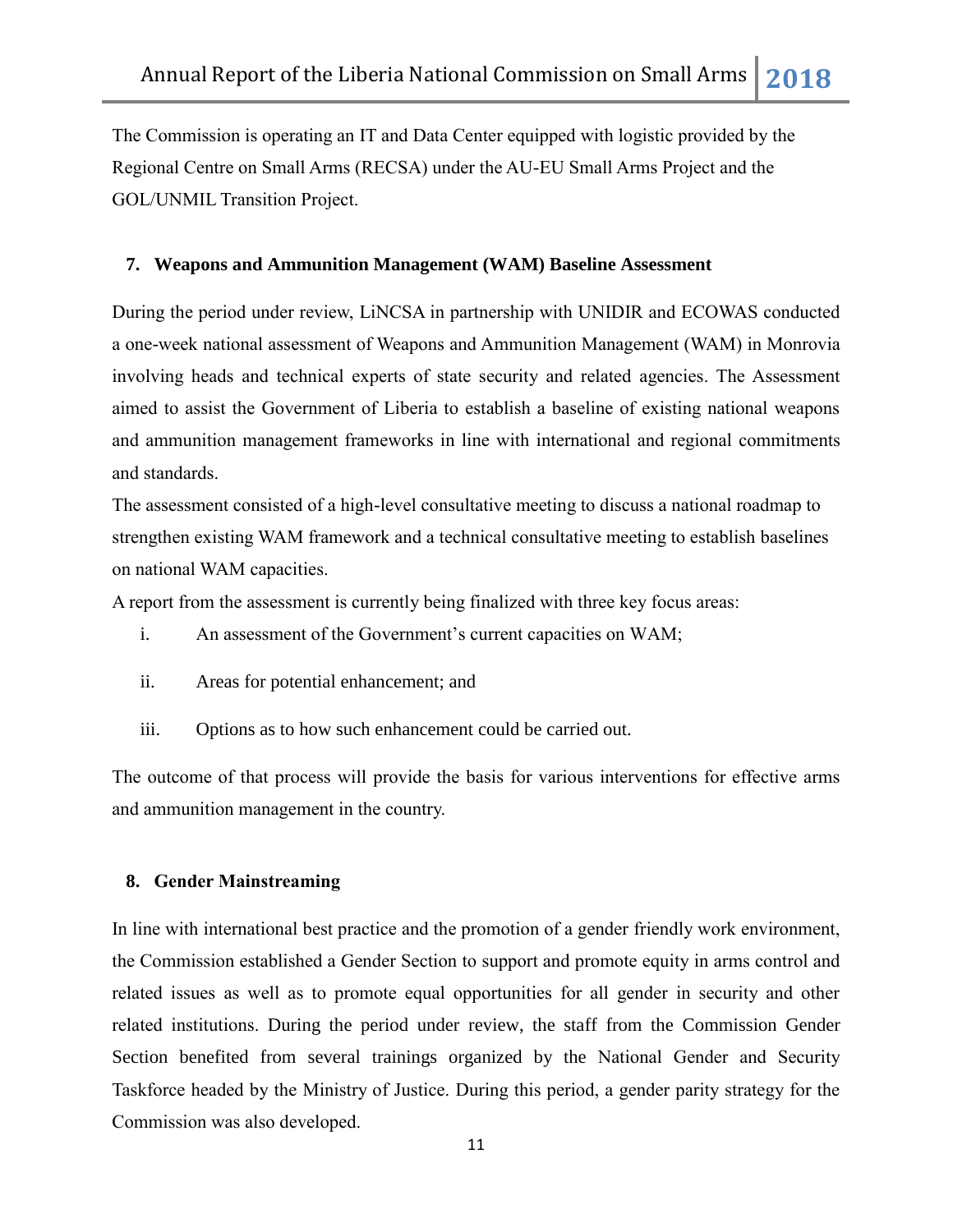## **V. International meetings and workshops Attended**

The Liberia National Commission on Small Arms during the period under review received series of invitations to attend various levels of international meetings, conferences and workshops, including the following:

#### **i. Meetings of ECOWAS NatComs**

The Commission during the period under review was extended an invitation by the ECOWAS Commission through its Small Arms Division to attend the National Commission on Small Arms (NATCOMs) meeting in compliance with the ECOWAS Commission guidelines for NATCOMs. The meeting was intended to update stakeholders on developments at Regional and National levels relating to SALW policies, programs and opportunities. The meeting was held in Banjul, The Gambia.

## **ii. ATT Conference**

The Commission was represented at the  $4<sup>th</sup>$  Conference of State Party (CSP4) to the Arms Trade Treaty (ATT) held in Tokyo, Japan.

## **iii. Regional Validation Workshop**

The Commission was invited to participate in a Regional Validation Workshop of the field-based research report on illicit arms trafficking in Western Africa held in Abidjan in October, 2018. The purpose of the meeting was to validate the report on arms trafficking in West Africa which was produced by the Small Arms Survey with support from the German Federal Foreign Office in collaboration with the ECOWAS Commission.

## **iv. Specialized WAM Training**

During the period under review, the Commission helped to enhance government's security sector reform by collaborating with the African Union (AU) facilitated the training of two Armorers selected from the Armed Forces of Liberia and the National Security Agency in Arms and Ammunition Management held in Nairobi, Kenya.

#### **v. ECOWAS Meetings**

The Commission was represented at the Workshop on Compliance with ECOWAS instruments in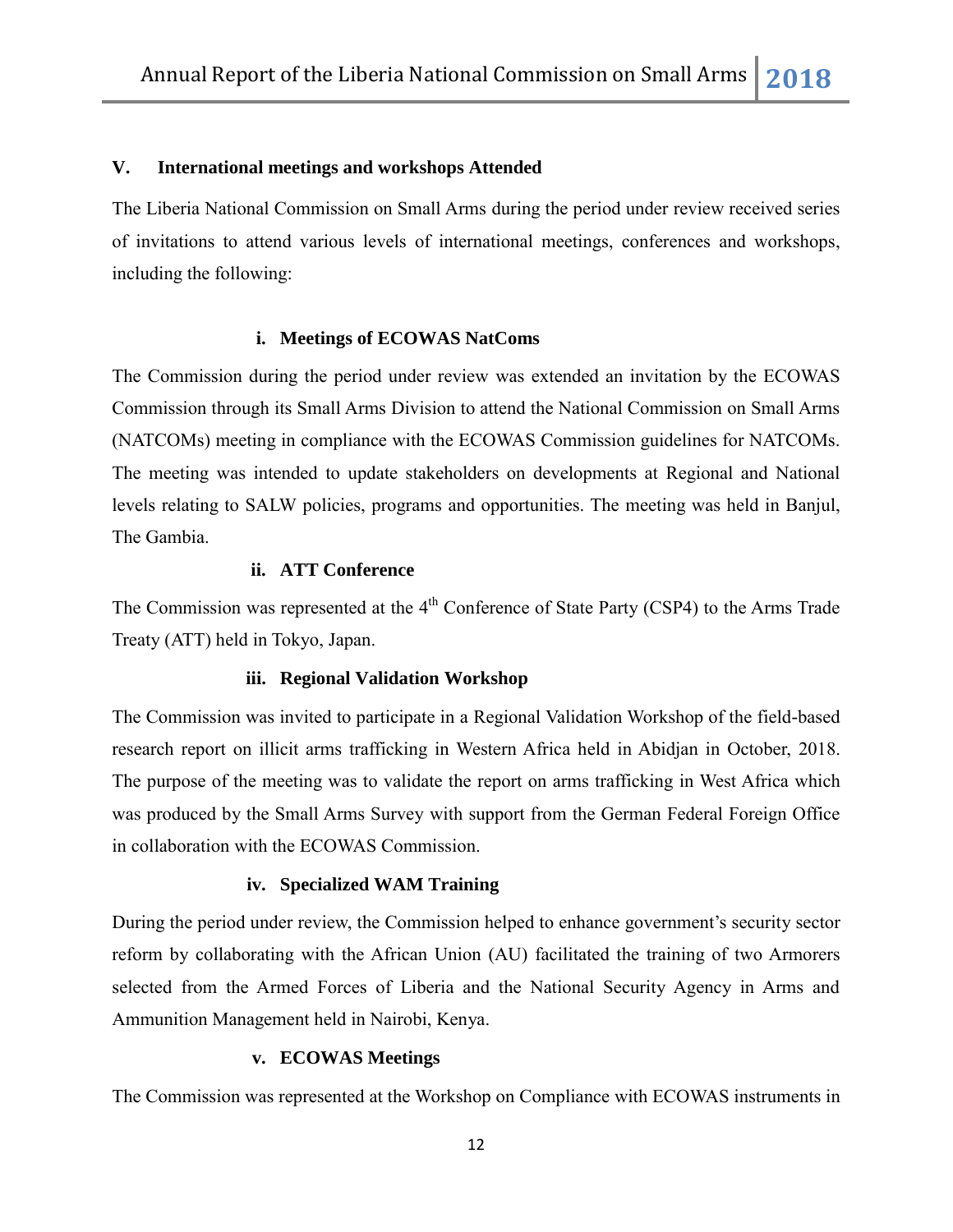the Management of Small Arms and Light Weapons funded by the British Foreign & Commonwealth Office and held in Conakry, Guinea. The Workshop created a platform of exchange between National Commissions on Small Arms and Light Weapons and the Mano River Union Secretariat and ECOWAS Small Arms Division as well as promoted shared understanding of priority locations in border areas.

## **vi. ECOWAS/EU Project Steering Committee Meetings**

During the period under review, the Commission was extended two separate invitations to attend the 7<sup>th</sup> and 8<sup>th</sup> Steering Committee Meetings for the ECOWAS/EU Small Arms Project held in Kindia, Guinea in May, 2018 and in Bamako, Mali in December, 2018. These meetings were conducted to review the implementation of the ECOWAS –EU Small Arms project which is being implemented in Liberia, Niger, Nigeria, Mali, Guinea, Cote D" Ivoire, and Sierra Lone.

#### **vii. International Humanitarian Law Meetings**

The Commission was part of the delegation that represented Liberia at the 15th ECOWAS/ICRC Annual International Humanitarian Law (IHL) Review meeting held in Abuja, Nigeria in December 2018. The meeting was intended to review member states implementation status of IHL Conventions as well as set priorities for 2019. The Liberian delegation was sponsored by ICRC and ECOWAS.

## **VI. Local Meetings and Workshops**

The Commission held a number of meetings with its members, Diplomatic Missions, civil society organizations and the UNDP Liberia to discuss issues of arms control.

#### **VII. Quarterly Membership meetings**

In line with the Small Arms Commission Act, the Commission during the period under review held quarterly membership meetings. The meetings were held to review the Commission's progress against set targets and address some of the challenges arising from the work of the Commission.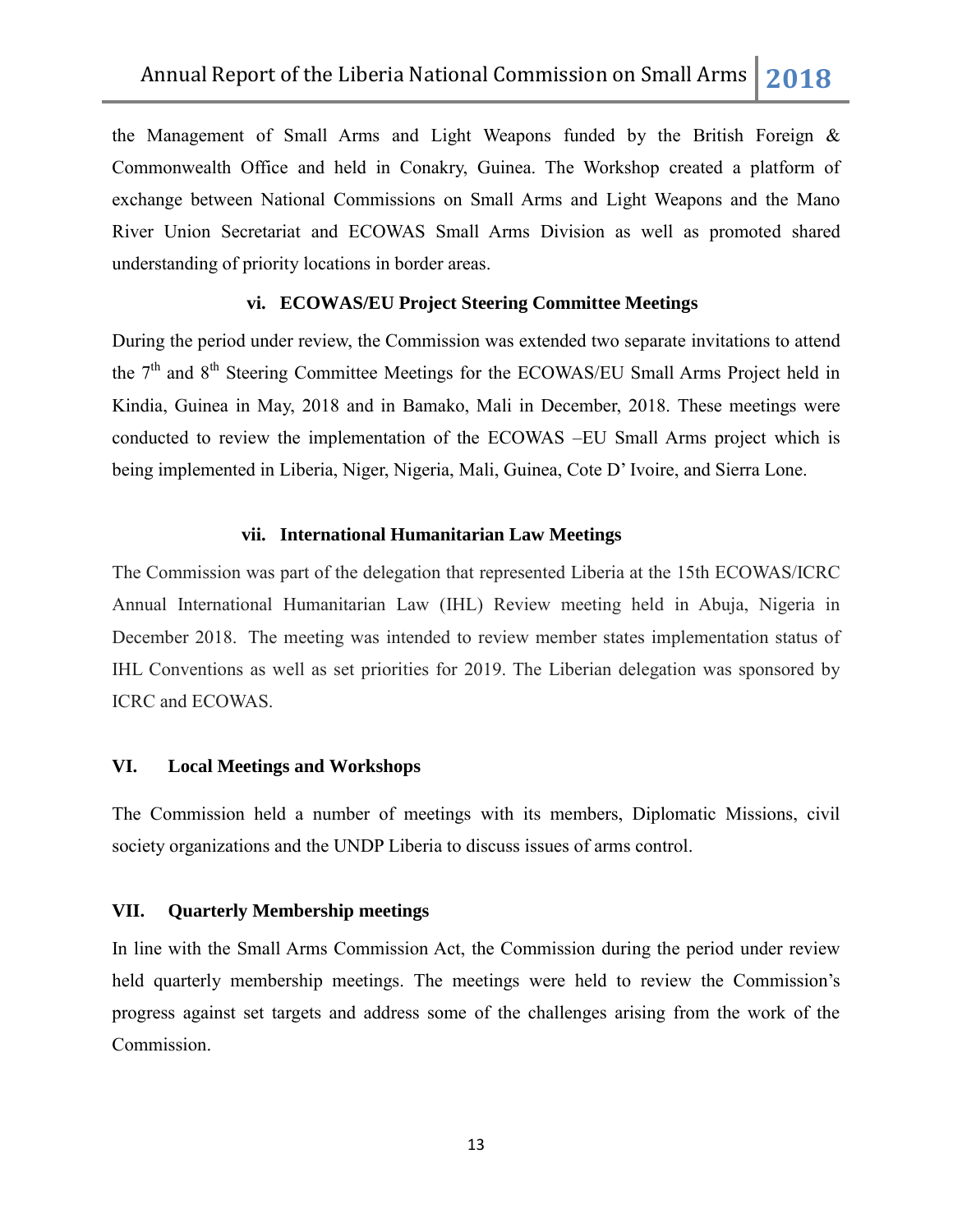## **VIII. FUNDING AND OTHER SUPPORT**

## **1.1 Government Support**

The Commission, by law, receives funding for its core operations through the national budgetary process. During the year under review, the Commission received the total annual budgetary allotment of US\$ 559,410.94 (Five Hundred Fifty-Nine Thousand, Four Hundred Ten United States Dollars and Ninety-four Cents) from the Ministry of Finance and Development Planning (MFDP) for salaries and operations.

Of this, the amount of US\$293,946.00 (Two Hundred Ninety-three Thousand, Nine Hundred Forty-six United States Dollars) was received in FY 2017/2018 (January – June) Budget and the amount of US\$ 265,464.94 (Two Hundred Sixty-Five Thousand, Four Hundred Sixty-Four United States Dollars and Ninety-four Cents) was received in FY 2018/2019 (July – December)

The Commission also used the total amount of US\$571,240.94 (Five Hundred Seventy-one Thousand, Two Hundred Forty United States Dollars and Ninety-four Cents). Of this amount, US\$512,570.00 (Five Hundred Twelve Thousand, Five Hundred Seventy United States Dollars) was used for Compensation of Employees and US\$ 59,170.94 (Fifty-Nine Thousand, One Hundred Seventy United States Dollars and Ninety-four Cents) was also used for Goods and Services for the reporting period.

## **1.2 International Cooperation Assistance**

The Liberia National Commission on Small Arms during the period under review received financial**,** technical and logistical support from foreign Governments and International Organizations. In financial terms the total cash received during the period under review was US\$88,200.42. The breakdown of this amount is as follows: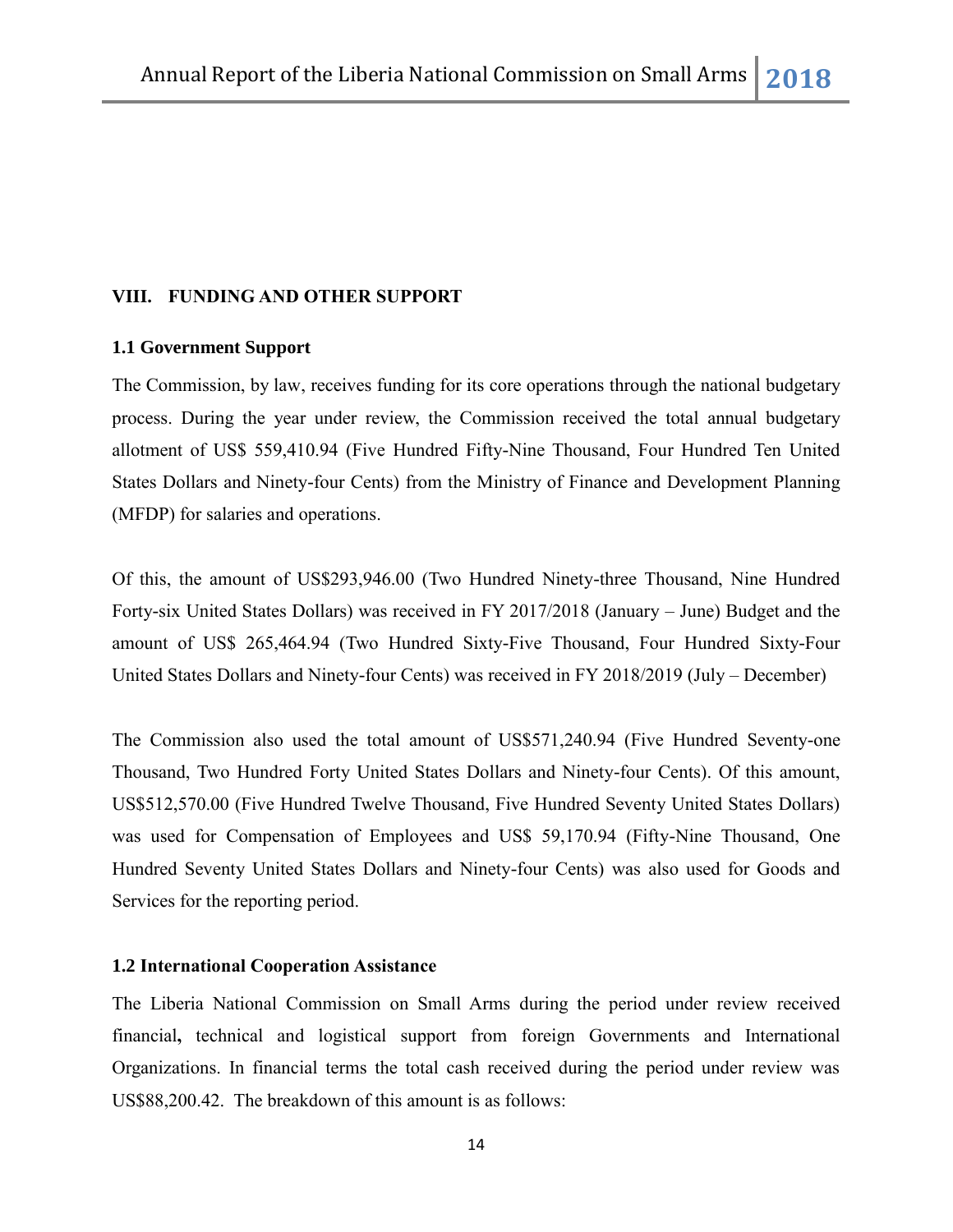- the British Government funded the Project to support PSSM activities in Liberia in the amount of US\$50,000;
- The Arms Trade Treaty Secretariat provided US\$36,600.42 in 2018 as part of support towards the domestication of the ATT in Liberia.
- UNDP through medica Liberia provided US\$1,600.00 towards the Commission's gender mainstreaming programs.

Other support included:

- ECOWAS Commission assisted with travel and training;
- The International Committee of the Red Cross (ICRC) provided technical support to the Commission.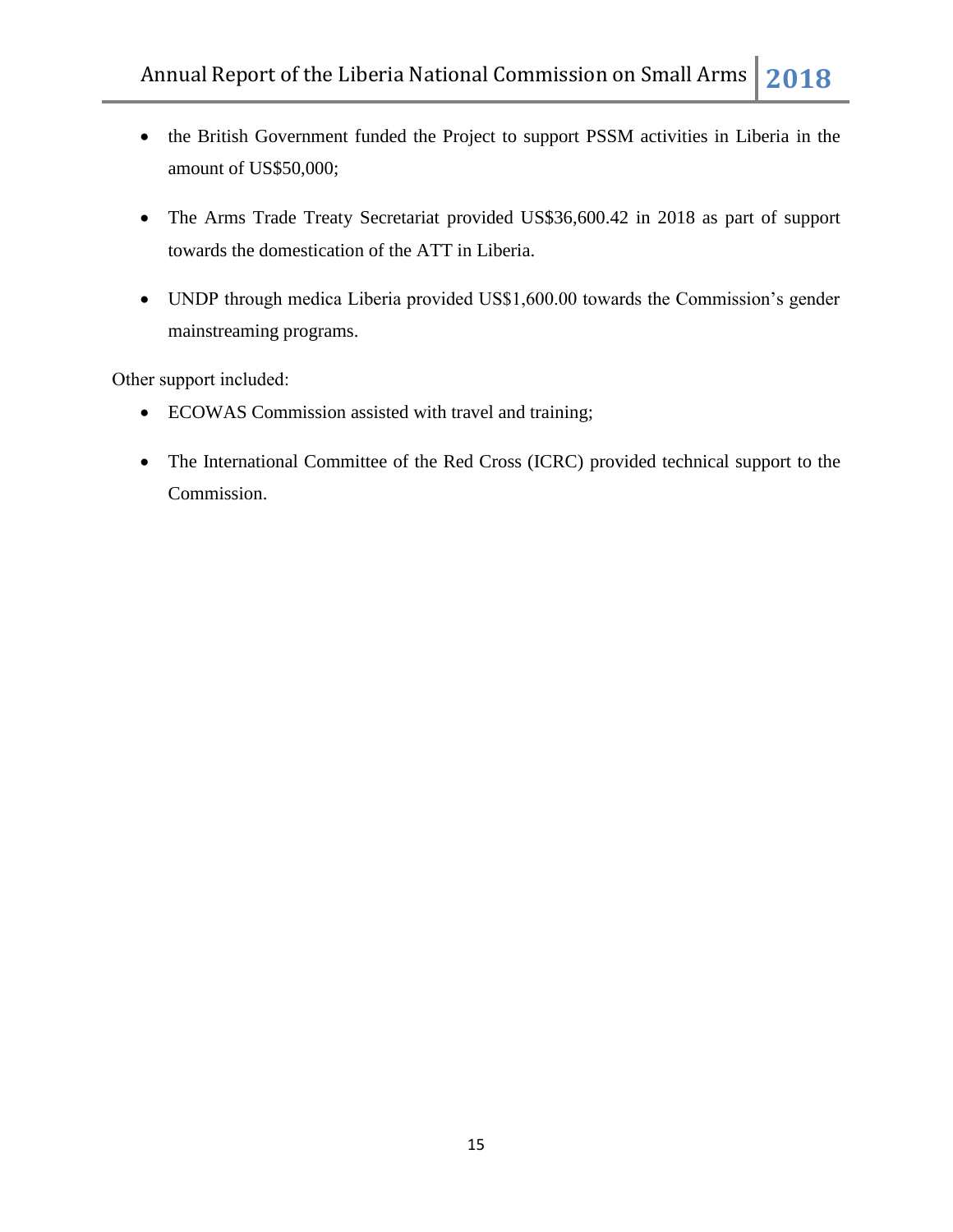# **IX. CHALLENGES / CONSTRAINTS**

The Commission during the period under review has been faced with series of administrative and operational challenges. The following are major challenges that hampered the smooth operation of the Commission:

- 1. Lack of adequate budgetary support for core operations and projects from the government of Liberia. The Commission for the past fiscal period has struggled to survive on less than 50 percent of its proposed budget.
- 2. Lack of necessary logistical support (vehicles, communication equipment, etc);
- 3. Inadequate office space and office equipment;
- 4. Undue delays in the drafting and review processes and passage of the Firearms and Ammunition Control Act as well as ratification of the ATT due to administrative and legislative bottlenecks;
- 5. Inadequate technical capacity of the Commission especially in the area of database management;
- 6. Lack of support to decentralize the work of the Commission in the 15 political sub divisions of the country.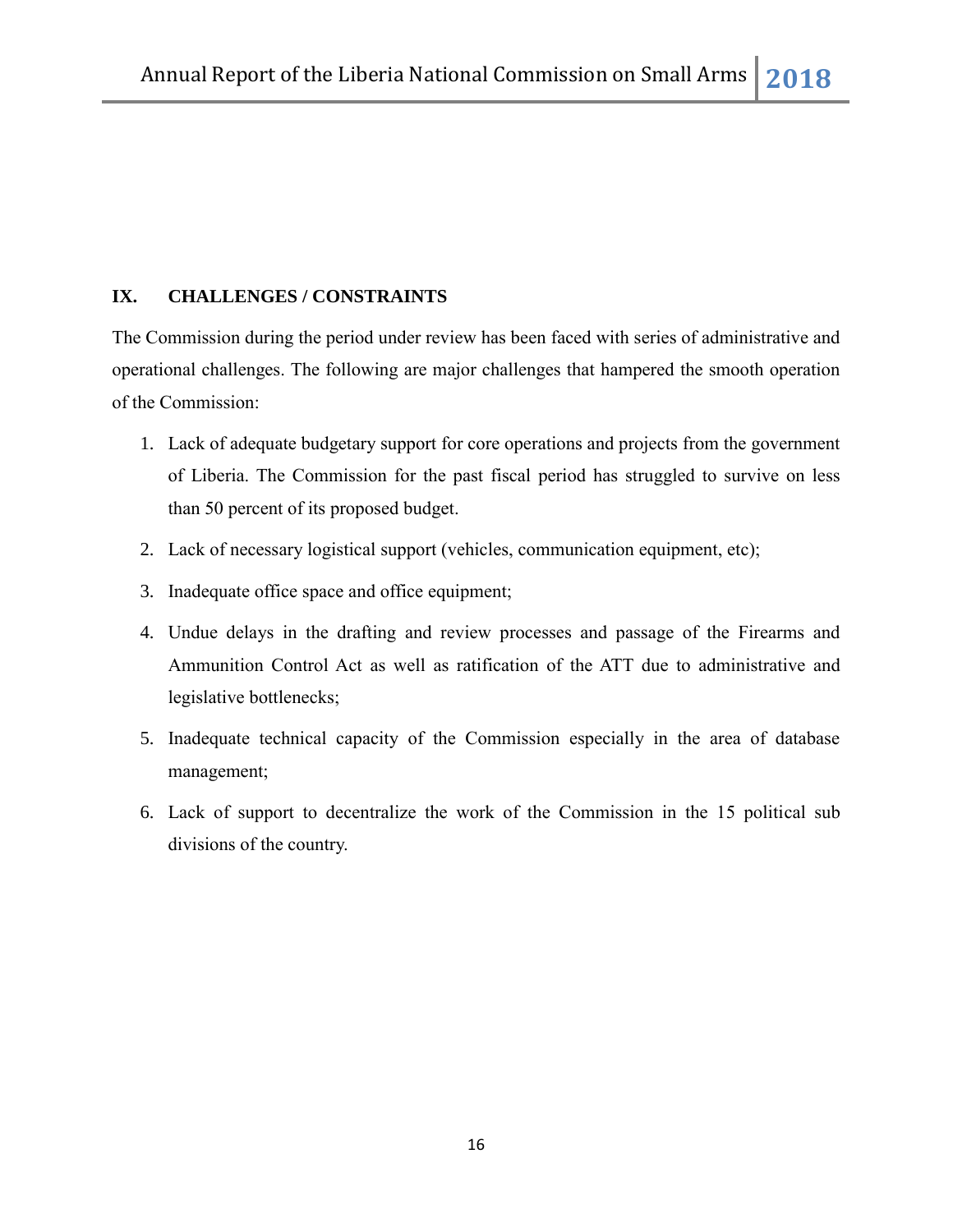# X. **Plans for 2019**

The Commission has earmarked the following plans in a bid to strengthen its arms regulatory, monitoring and coordinating roles in the coming year.

- i. Registration of Single Barrel Guns The Commission looks forward to commencing the registration of civilian arms (single barrel hunting guns) in 2019. The plan is to begin with at least 8 of the 15 counties with focus on border counties where the uncontrolled flow of illicit arms is of serious concern presently.
- ii. Technical liaisons for small arms As a means of keeping in constant touch with security agencies in the effective control of illicit SALW, the Commission plans to set up a technical liaison office where technical personnel from various state security agencies will be based.
- iii. Decentralization in 15 counties In line with GOL decentralization policy and as a way of keeping the Commission on top of the arms situation in the country, the Commission plans to extend its presence beyond Monrovia into the rest of the 14 political subdivisions. The Plan is to assign a minimum of 4 technical staff in each county with capacity to surveil key border entry posts on a constant basis, implement major activities in the counties and to respond promptly to issues of armed violence and misuse/unethical use of arms.
- iv. Establishment of inspection teams The Commission intends to strengthen its armories inspection role in the coming year by setting up inspection teams comprising representatives of the various state security agencies.
- v. Joint security-LiNCSA Task Force The Commission also looks towards the setting up of a joint security-LiNCSA Task Force as an alert force for arresting any arms situations.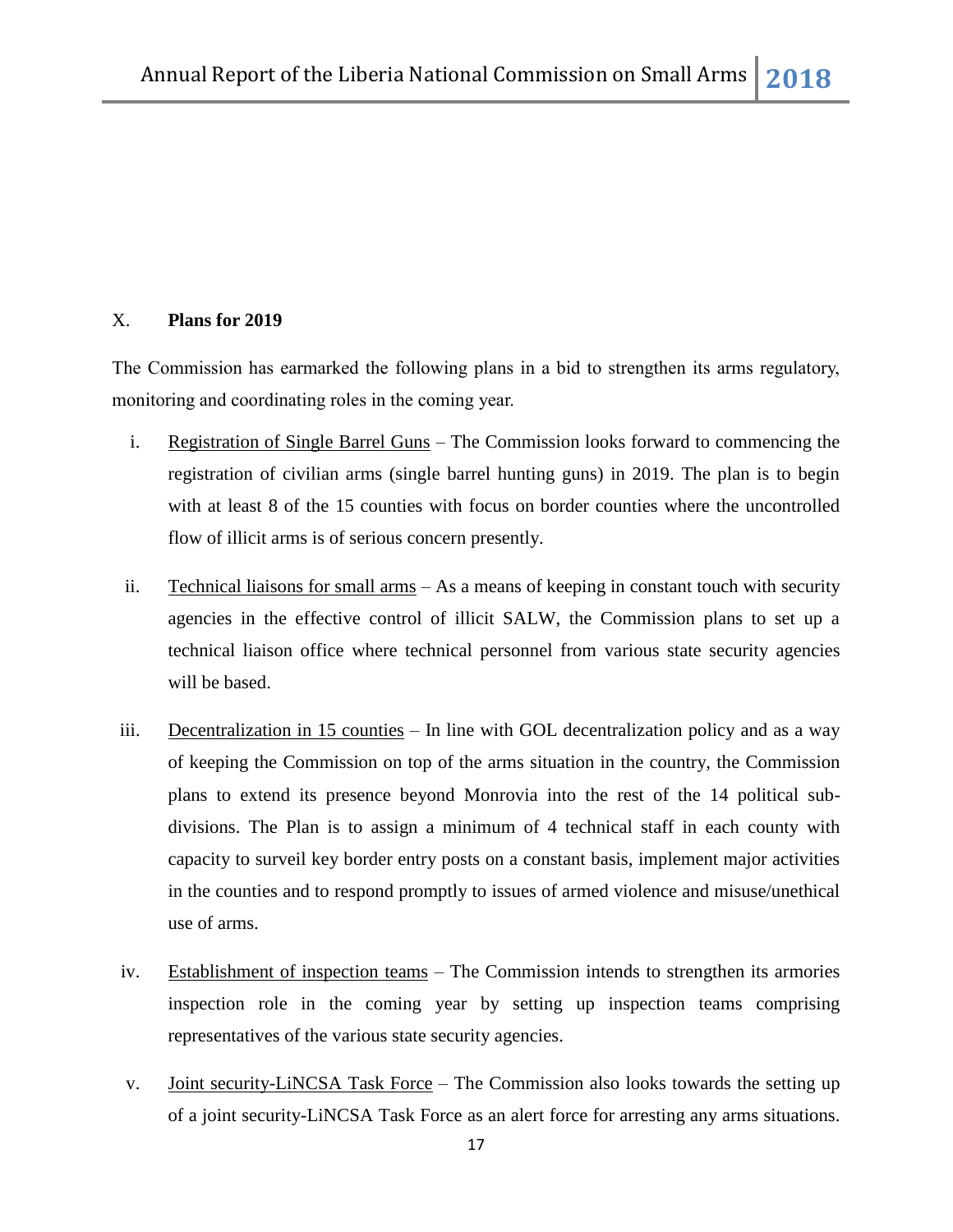The Task Force will comprise of representatives from armed security agencies in the country.

## **XI. Conclusion and Recommendations**

The proliferation of illicit small arms and light weapons remains a threat not only to the peace and stability of Liberia, but also to MRU basin countries and the entire West Africa sub-region. From all accounts and in the face of UNMIL's exit from the country, the Commission no doubt has a very vital role in helping to keep the peace and security of the country through its varied activities aimed at curbing the proliferation of illicit small arms and light weapons within and across the borders of Liberia. This requires that the Commission be given all of the support it needs to be able to play this very important role with the utmost efficiency and effectiveness. The Commission therefore makes the following recommendations:

- 1. In light of the planned decentralization of the Commission and the need to make the Commission robust in its arms regulatory role, that the current budgetary allocation to the Commission be augmented to fully cover the costs of staff salaries, logistics as well as costs for the Commission's core operations;
- 2. That the Government provides funding for the registration of civilian arms (single barrel hunting guns) to give effect to the full control of the trade, possession and use of civilian arms in the country;
- 3. That the government prioritizes and provides the necessary political support for the domestication of relevant international security related protocols, such as the Arms Trade Treaty, the Geneva Convention, etc. to enhance the work of the Commission.
- 4. That the Government provides the support needed to realize the Commission"s planned programs for 2019 including support for: the registration of single barrel guns in at least 8 of the 15 counties; decentralization of the Commission in the 15 political sub-divisions;